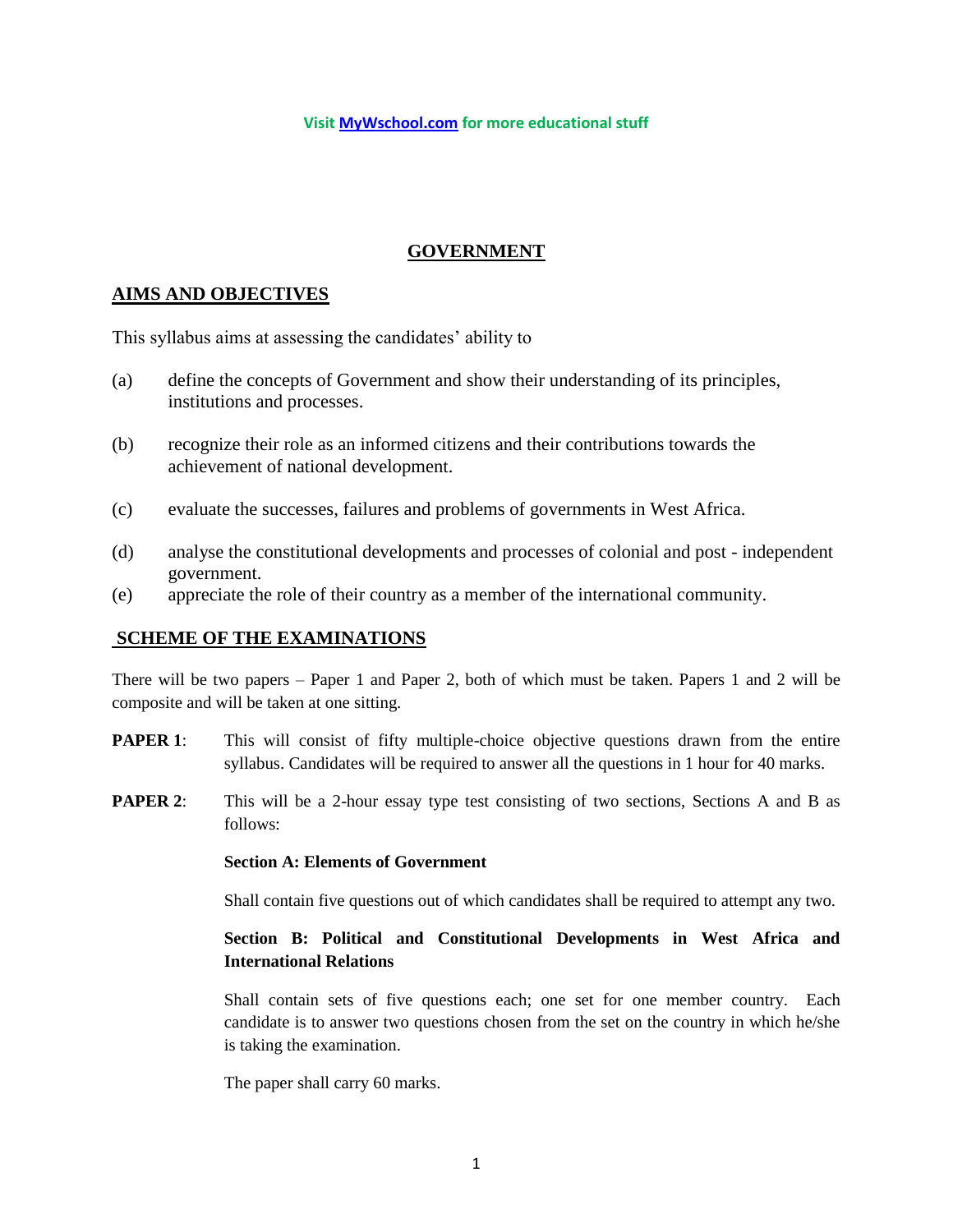## **DETAILED SYLLABUS**

## **SECTION A: ELEMENTS OF GOVERNMENT**

### 1. **MEANING AND SCOPE OF THE SUBJECT MATTER – GOVERNMENT**

- (i) Government as an institution of the state . Definition of state, features, structure and functions.
	- (ii) Government as a process or art or governing.
	- (iii) Government as an academic field of study reasons for studying government.

### **2. BASIC CONCEPTS AND PRINCIPLES OF GOVERNMENT**

- (i) Basic concepts State, \*Society, \*Nation, Power, Authority, Legitimacy, Sovereignty, Democracy, Political Culture and Socialization, Communalism, Feudalism and oligarchy, \*Liberalism, Socialism, Communism, Capitalism, Fascism, Aristocracy, Totalitarianism. Meaning and features.
- (ii) Basic principles Rule of Law, Fundamental Human Rights, Separation of Powers/Checks and Balances, Constitutionalism, Political participation, Representative Government, Centralization and Decentralization – (Delegated Legislation, Devolution and Decentralization).

## **3. CONSTITUTIONS**

- (i) Definition and Sources
- (ii) Functions
- (iii) Types and Features, (Written and Unwritten, Rigid and Flexible).

### **4. ORGANS OF GOVERNMENT**

The Executive, the Legislature and the Judiciary – Judicial Independence. (Types, Structure, Composition/membership; Functions; powers and limitations).

## **5. STATE STRUCTURE AND CHARACTERISTICS OF GOVERNMENT**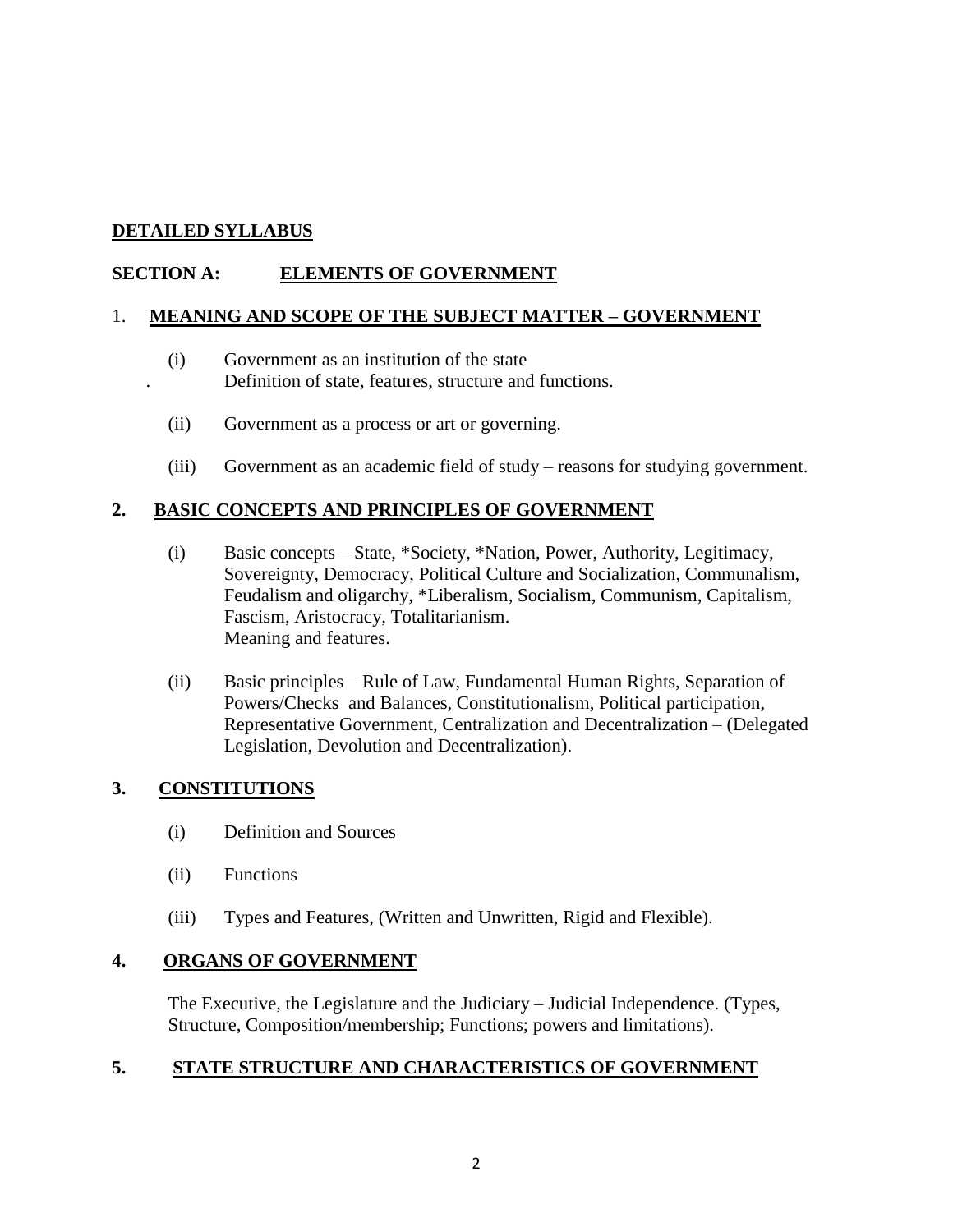(a) Types - Unitary, Federal, Confederal, Presidential or Non-parliamentary, Parliamentary or Cabinet, Monarchical and Republican. Meaning, types, features, merits and demerits.

## **6. CITIZENSHIP**

Meaning, mode of acquisition, rights, duties and obligations of individuals in the state. Means of safeguarding rights of citizens.

## **7. POLITICAL PARTIES AND PARTY SYSTEMS**

- (i) Political Parties definition, organization/structure, and functions.
- (ii) Party Systems definition, types, merits and demerits.

## **8. PRESSURE GROUPS, PUBLIC OPINION AND MASS MEDIA**

- (i) Pressure Groups definition, types, mode of operation and functions;
- (ii) Public opinion definition, formation, Measurement and importance;
- (iii) Mass Media definition, roles and impact.

## **9. THE ELECTORAL SYSTEMS, PROCESSES AND ELECTORAL MANAGEMENT BODY**

- (a) Electoral Systems and Processes
	- (i) Election- Meaning and purpose of elections.
	- (ii) Franchise meaning, and limitations.
	- (iii) Types, advantages and disadvantages of Electoral Systems.
- (b) Electoral Management Body definition, function, problems/constrains.

# **10. PUBLIC/CIVIL SERVICE ADMINISTRATION**

- (i) Public/Civil Service Meaning, Structure, Characteristics and Functions.
- (ii) Public/Civil Service Commission –meaning and Functions.
- (iii) Public Corporations definition, purposes, functions, control, challenges, need for commercialization and privatization.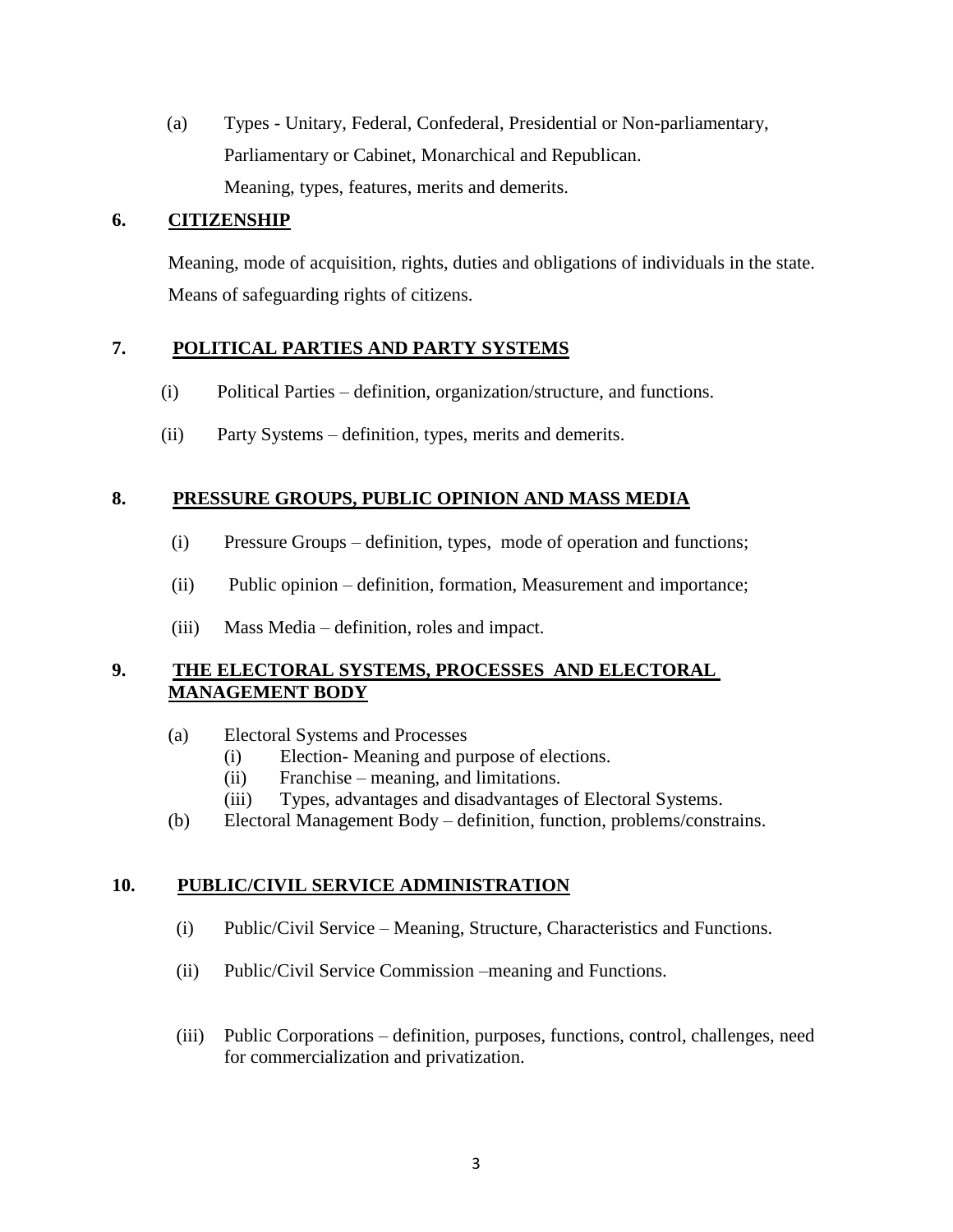(iv) Local Governments – Meaning, structure, Purposes, Functions, Sources of revenue, control and problems.

### **SECTION B: POLITICAL AND CONSTITUTIONAL DEVLEOPMENTS IN WEST AFRICA AND INTERNATIONAL RELATIONS**

### **11. PRE-COLONIAL POLITICAL SYSTEM OF CANDIDATES' RESPECTIVE COUNTRIES**

The Structural Organization of the following:

- (a) Nigeria Hausa/Fulani, the Yoruba and the Igbo.
- (b) Ghana The Akan and the Talensi.
- (c) Sierra Leone The Mende and Temme.
- (d) The Gambia The Wolof, Mandingo and Jola.
- (e) Liberia The Vai and the Kru.

### **12. COLONIAL ADMINISTRATION**

- (i) The Policy and Structure of the British Colonial Administration Crown Colony, Protectorate and Indirect Rule.
- (ii) The Policy of French Colonial Administration Assimilation and Association (Loi Cadre).
- (iii) Impact, Advantages and disadvantages of Colonial Rule.

### **13. NATIONALISM IN CANDIDATES' RESPECTIVE COUNTRIES**

- (i) Nationalism: Meaning, factors and effects.
- (ii) Key Nationalist leaders/movements and their contributions.

### **14. CONSTITUTIONAL DEVELOPMENTS IN CANDIDATES' RESPECTIVE COUNTRIES**

(i) Pre-Independence Constitutions -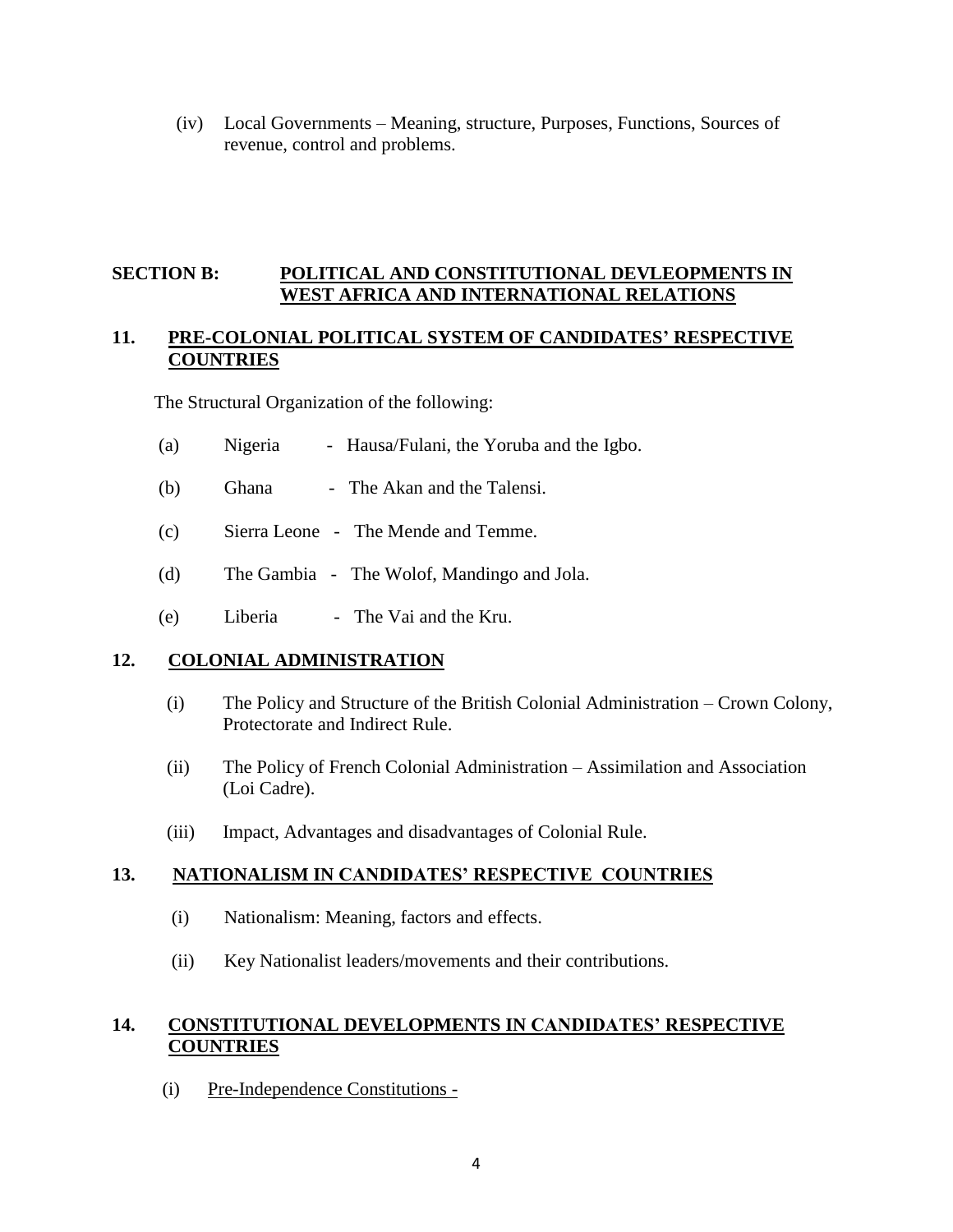|  | (a) Nigeria (features) | Clifford 1922   |
|--|------------------------|-----------------|
|  |                        | Richards 1946   |
|  |                        | Macpherson 1951 |
|  |                        | Littleton 1954  |
|  |                        |                 |

| (b) | Ghana (features, merits and demerits)          | Clifford 1916<br>Guggisberg 1925<br><b>Burns</b> 1946<br>Arden Clarke 1951<br>Nkrumah 1954 |
|-----|------------------------------------------------|--------------------------------------------------------------------------------------------|
| (c) | Sierra Leone (features, merits and demerits) - | Slatter 1924<br>Stevenson 1947<br>Beresford Stooke 1951<br>The 1956 and 1958               |

|  | (d) The Gambia (features, merits and demerits) - | The 1947, 1951,           |
|--|--------------------------------------------------|---------------------------|
|  |                                                  | 1954, 1960, 1962 and 1963 |
|  |                                                  | Constitutions.            |
|  |                                                  |                           |

Constitutions.

### (ii) Post-Independence Constitutions – Features

| (a) Nigeria | Independence Constitution, 1960                    |
|-------------|----------------------------------------------------|
|             | <b>Republican Constitution 1963</b>                |
|             | The 1979 and 1989 Constitutions                    |
|             | 1999 Constitution - Origin, features, strength and |
|             | Weaknesses.                                        |

| (b) Ghana | Independence Constitution, 1957                |
|-----------|------------------------------------------------|
|           | <b>Republican Constitution 1960</b>            |
|           | $2nd$ Republican Constitution 1969             |
|           | 3 <sup>rd</sup> Republican Constitution 1979   |
|           | 4 <sup>th</sup> Republican Constitutions 1992. |

- (c) Sierra Leone Independence Constitution 1961 Republican Constitution 1971 The 1978 and 1991 Constitutions,
- (d) The Gambia Independence Constitution 1965 Republican Constitution 1970. 2<sup>nd</sup> Republican Constitution 1997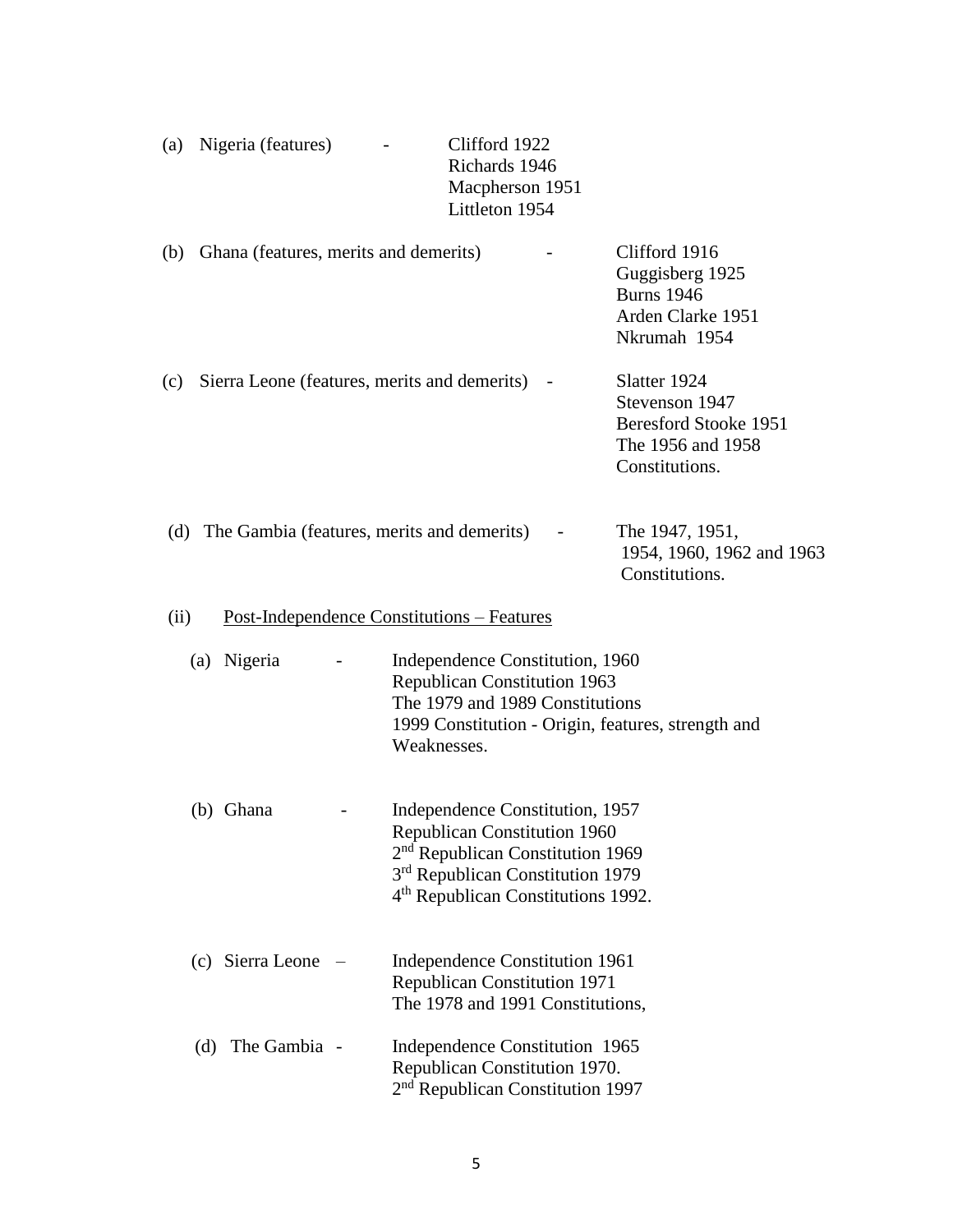(e) Liberia - Independence/Republican Constitution 1947 2 2<sup>nd</sup> Republican Constitution 1985

## **15. DEVELOPMENT OF MAJOR POLITICAL PARTIES IN THE CANDIDATES' RESPECTIVE COUNTRIES**

- Nigeria
- Sierra Leone
- The Gambia
- Liberia

Formation, Objectives, Sources of Finance, Achievements and Failures

## **16. MILITARY RULE IN THE CANDIDATES' RESPECTIVE COUNTRIES.**

- Nigeria
- Ghana;
- Sierra Leone
- The Gambia
- Liberia

Causes, effects and various military regimes.

# **17. FEDERAL/UNITARY SYSTEMS OF GOVERNMENT IN WEST AFRICA**

- Nigeria
- Sierra Leone
- The Gambia
- Liberia

Origin, Factors, Structure, Features and Problems

# **18. FOREIGN POLICIES OF THE CANDIDATES' RESPECTIVE COUNTRIES**

- Nigeria
- Ghana
- Sierra Leone
- The Gambia
- Liberia

Definitions, Factors, objectives, advantages and disadvantages.

# **19. INTERNATIONAL ORGANIZATIONS**

 The United Nations Organizations (UNO), The Commonwealth of Nations, African Union (AU) - NEPAD,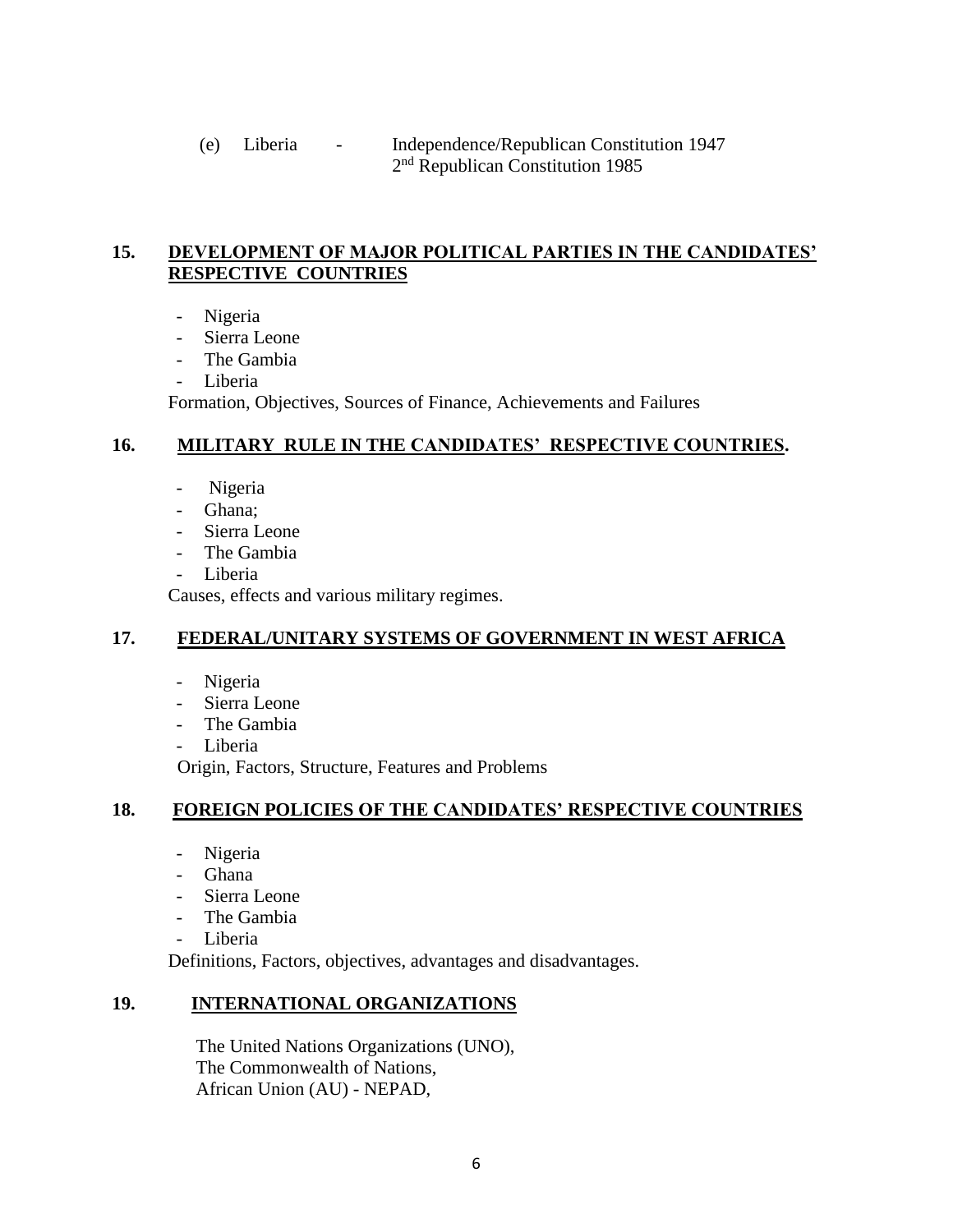The Economic Community of West African States (ECOWAS). Origin, aims/objectives, achievements and problems.

### **WASSCE GOVERNMENT**

# **SUGGESTED READING LIST**

| S/N | <b>AUTHOR</b>         | <b>TITLE</b>                                                                      |
|-----|-----------------------|-----------------------------------------------------------------------------------|
| 1.  | ADU BOAHEN, A         | Ghana Evolution and Change in the 19 <sup>th</sup> and 20 <sup>th</sup> Centuries |
| 2.  | SHILLINGTON K.        | Ghana and the Rawlings Factor                                                     |
| 3.  | HODGKIN T.            | <b>African Political Parties</b>                                                  |
| 4.  | <b>GARBRAH H. K.</b>  | Foreign Policies of Major Countries, Subject Publications,<br>New Delhi           |
| 5.  | ADDAE P. G.           | Senior Secondary School Government Bks. 1&2                                       |
| 6.  | NOFIU S.O.A.          | $A - ONE$ in Government                                                           |
| 7.  | <b>ECHIEFU S. M</b>   | <b>Modern Government</b>                                                          |
| 8.  | APPADORAI A.          | The Substance of Politics                                                         |
| 9.  | PRICE J. H.           | Political Institutions in West Africa                                             |
| 10. | LEEDS C.A.            | <b>Political Studies</b>                                                          |
| 11. | AMOA G.Y.             | Groundwork of Government in West Africa                                           |
| 12. | DARE AND OYEWOLE      | A Textbook of Government for Senior Secondary School                              |
| 13. | OYEDIRAN AND CO.      | Government for Senior Secondary School.                                           |
| 14. | <b>FRANCIS ADIGWE</b> | <b>Essentials of Government</b>                                                   |
| 15. | <b>DENNIS AUSTIN</b>  | Politics in Ghana 1946-1960                                                       |
| 16  | PRAH ISAAC            | Government for Senior Secondary School                                            |
|     |                       |                                                                                   |